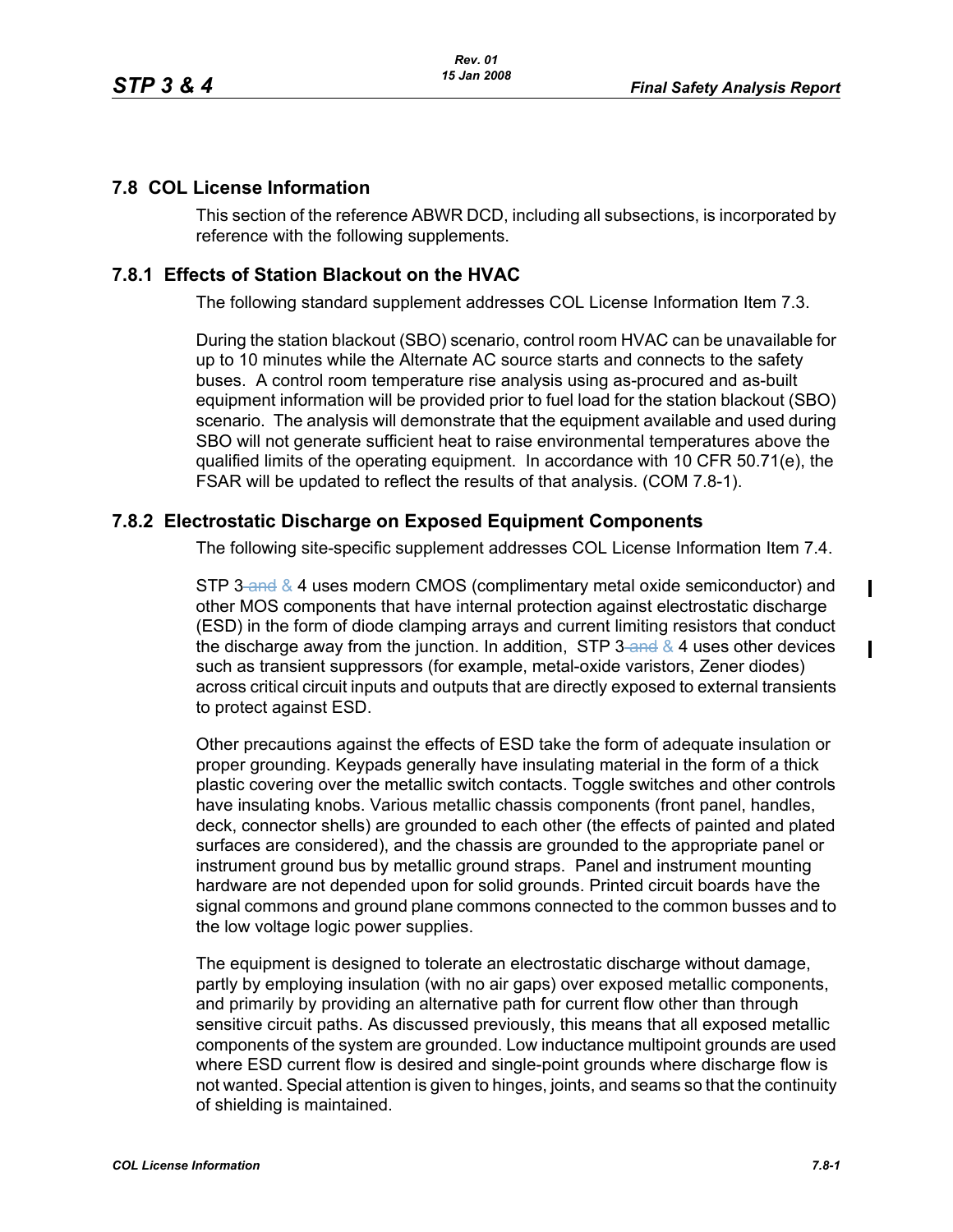In the system configuration, where shielded cables transfer data between the equipment enclosures, the cables are prevented from propagating ESD currents and voltages between system units. For ABWR safety systems, the problem has been reduced by using fiber optic cables as the transmission medium for most critical signals. While the cables may contain metallic supporting members or protective shields, these are not electrically connected to any equipment or circuit. For certain functions where hardwired cable is required, solid grounding of cable shields to the equipment chassis and bypass capacitors at all inputs and outputs are used to divert ESD currents to ground.

These hardware solutions are supplemented with firmware ESD solutions to protect against potential upsets such as system lockup if ESD noise causes memory or data flow errors. The lack of susceptibility of ABWR control equipment to electrostatic discharges shall be verified using the test procedures included in IEC Publication 801- 2, Electromagnetic Compatibility for Industrial-Process Measurement and Control Equipment. Part 2: Electrostatic Discharge Requirements. The test procedures of paragraph 8 of this document shall be performed up to and including Severity Level 4, as defined in the document. The following acceptance criteria will be used:

- (1) (4)No change in trip output status shall be observed during the test.
- (2) *(2)*Equipment shall perform its intended functions after the test.

This result will be verified via ITAAC Table 3.4-1 Item 12.

The safety system control equipment for ABWR has inherent protection against transient ESD effects in that data is continually refreshed throughout the system, including trip, display and indicator status. Further protection is provided by the asynchronous, four-division, 2-out-of-4 channel configuration. Temporarily corrupted data in one division cannot cause an inadvertent trip or permanently disable a required trip. When bad data or equipment damage is detected, the affected division can be bypassed until repaired. In the reactor trip and isolation system (RTIS) channels, where the final trip outputs are also in a 2-out-of-4 configuration, both the sensor input and trip output sides of each equipment division can be bypassed, thus preventing failure from any cause in one channel from inhibiting or inadvertently causing a trip.

## **7.8.3 Localized High Heat Spots in Semiconductor Materials for Computing Devices**

The following standard supplement addresses COL License Information Item 7.5 and incorporates design-related information originally provided in Chapter 20 of the DCD.

Equipment purchase specifications for the Safety System Logic and Control (SSLC) systems will include the following provisions:

**Supplier shall follow component vendor recommendations for the design and use** of heat sinking and ventilation of local areas where power semiconductors of solidstate load drivers are used.